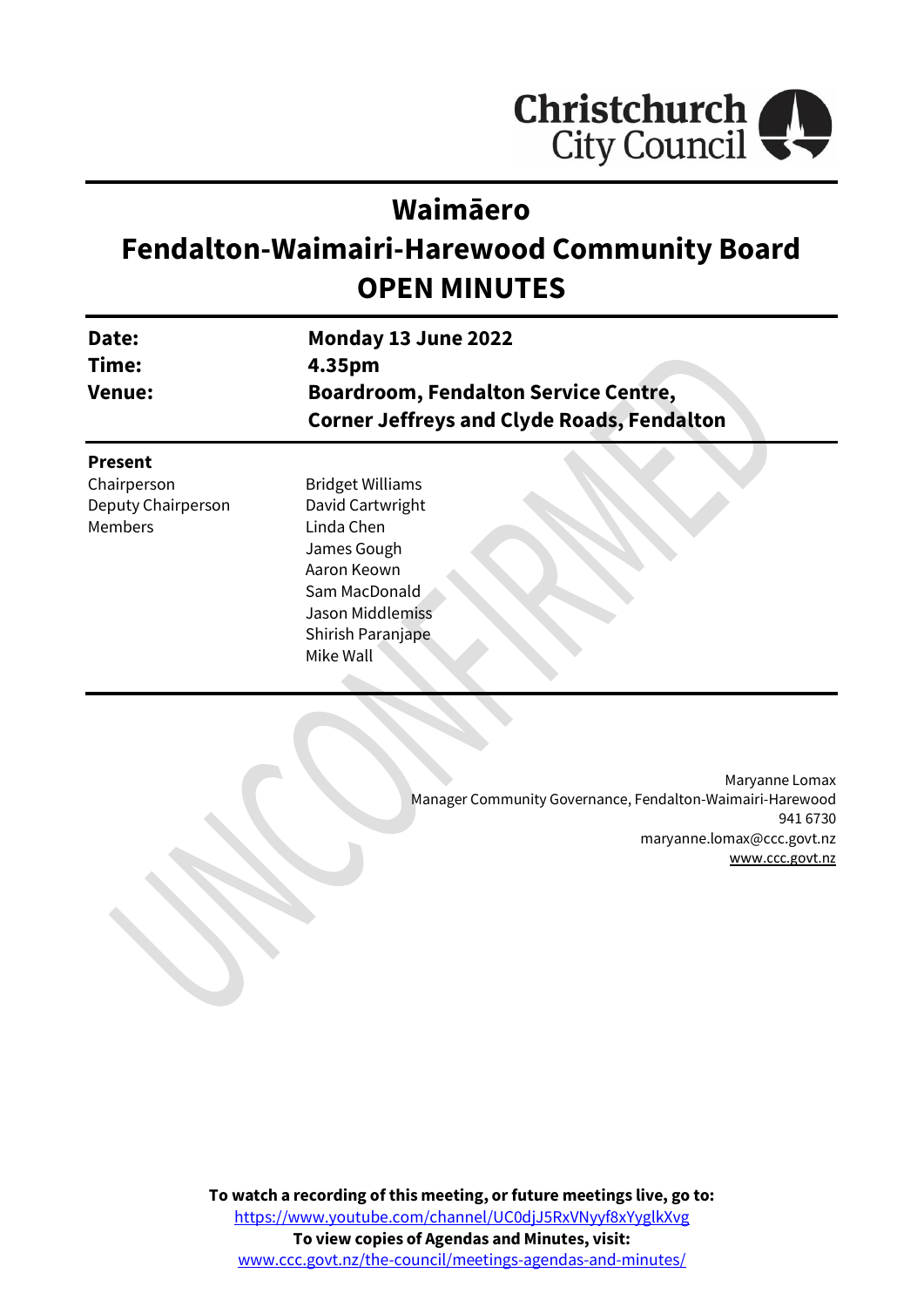

**Part A Matters Requiring a Council Decision**

# **Part B Reports for Information**

# **Part C Decisions Under Delegation**

The agenda was dealt with in the following order.

# **1. Apologies / Ngā Whakapāha**

#### **Part C**

# **Community Board Resolved FWHB/2022/00028**

That the apologies received from David Cartwright for lateness and from Jason Middlemiss for early departure be accepted.

Sam MacDonald/Shirish Paranjape **Carried**

# **2. Declarations of Interest / Ngā Whakapuaki Aronga**

# **Part B**

There were no declarations of interest recorded.

David Cartwright joined the meeting at 4:36 p.m.

# **3. Confirmation of Previous Minutes / Te Whakaāe o te hui o mua**

#### **Part C**

# **Community Board Resolved FWHB/2022/00029**

That the minutes of the Waimāero Fendalton-Waimairi-Harewood Community Board meeting held on Monday, 16 May 2022 be confirmed.

Bridget Williams/Mike Wall **Carried**

# **4. Public Forum / Te Huinga Whānui**

#### **Part B**

# **4.1 Paul Perry**

Paul Perry, local resident, addressed the board regarding parking issues on Wilfrid Street.

The Board thanked Mr Perry for his presentation and requested a memorandum from staff with advice on the matters raised.

# **5. Deputations by Appointment / Ngā Huinga Whakaritenga**

#### **Part B**

There were no deputations by appointment.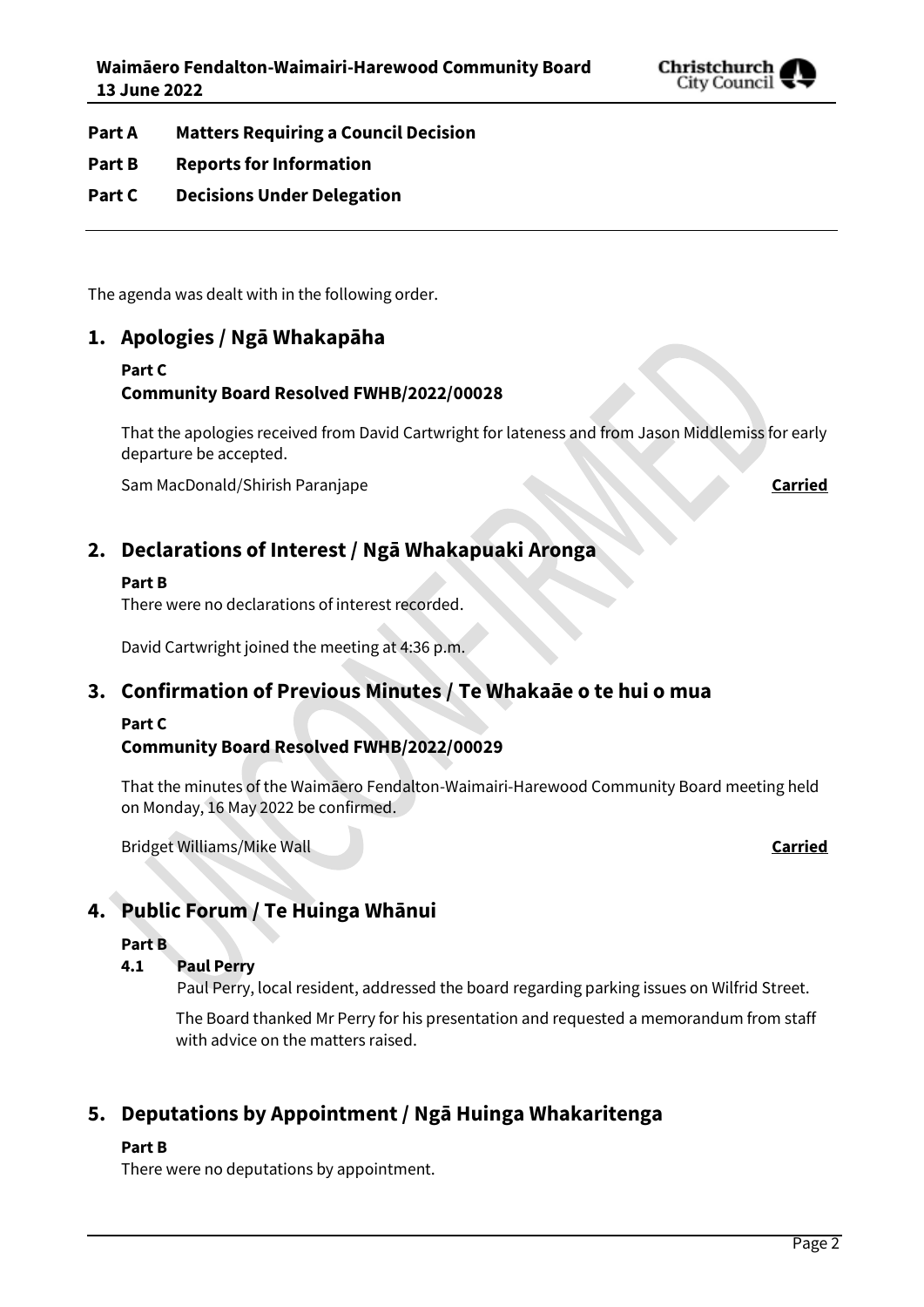

**6. Presentation of Petitions / Ngā Pākikitanga**

### **Part B**

There was no presentation of petitions.

# **8. Highgate Avenue / Rossall Street Intersection - Proposed No Stopping Restrictions**

**Community Board Resolved FWHB/2022/00030**

# **Officer recommendations accepted without change.**

# **Part C**

That the Waimāero Fendalton-Waimairi-Harewood Community Board:

- 1. Approves that in accordance with Clause 7 of the Christchurch City Council Traffic and Parking Bylaw 2017, that the stopping of vehicles be prohibited at any time at the intersection of Highgate Avenue and Rossall Street as indicated in the drawing TG140738 Issue 1, dated 08/11/2021 (refer Attachment A) and detailed in recommendations 1a-1d below:
	- a. That the stopping of vehicles is prohibited at all times on the west side of Rossall Street commencing at its intersection with Highgate Avenue, and extending in a north westerly direction for a distance of ten metres.
	- b. That the stopping of vehicles is prohibited at all times on the west side of Rossall Street commencing at its intersection with Highgate Avenue, and extending in a south easterly direction for a distance of 20 metres.
	- c. That the stopping of vehicles is prohibited at all times on the north side of Highgate Avenue commencing at its intersection Rossall Street, and extending in a south westerly direction for a distance of 13 metres.
	- d. That the stopping of vehicles is prohibited at all times on the south side of Highgate Avenue commencing at its intersection Rossall Street, and extending in a south westerly direction for a distance of 13 metres.
- 2. Revoke any previous resolutions pertaining to traffic controls made pursuant to any bylaw to the extent that they are in conflict with the traffic controls described in resolutions 1a – 1d above.
	- Approves that these resolutions 1 to 2 take effect when parking signage and/or road markings that evidence the restrictions described in the staff report are in place (or removed in the case of revocations).

James Gough/Jason Middlemiss **Carried**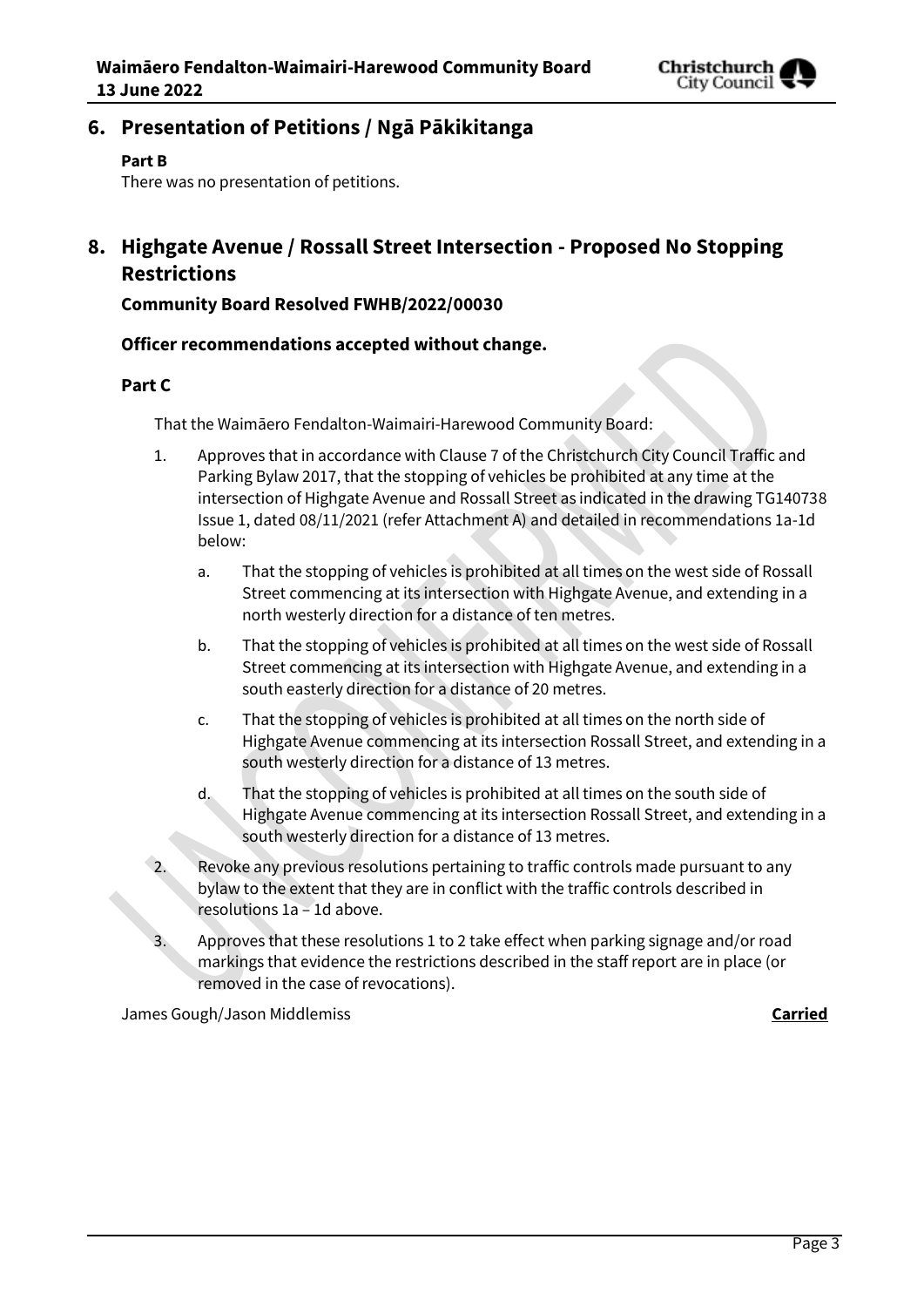

# **9. Slow Speed Neighbourhood - Papanui**

# **Community Board Decided FWHB/2022/00031**

### **Officer recommendations accepted without change.**

#### **Part A**

That the Waimāero Fendalton-Waimairi-Harewood Community Board recommends that the Council:

- 1. Approves, pursuant to Part 4 Clause 27 of the Christchurch City Council Traffic and Parking Bylaw 2017 and Land Transport Rule: Setting of Speed Limits 2017, that the speed limits on the following roads be revoked and set generally as identified in Attachment A to the staff report and listed below in clauses 1a-1nn (including resultant changes made to the Christchurch City Council Register of Speed Limits and associated Speed Limit Maps).
	- a. Revoke the existing permanent speed limit of 50 kilometres per hour on Bretts Road (entire length).
	- b. Approve that the permanent speed limit on Bretts Road (entire length) be set at 40 kilometres per hour.
	- c. Revoke the existing permanent speed limit of 50 kilometres per hour on Lingard Street (entire length).
	- d. Approve that the permanent speed limit on Lingard Street (entire length) be set at 40 kilometres per hour.
	- e. Revoke the existing permanent speed limit of 50 kilometres per hour on Mathias Street (entire length).
	- f. Approve that the permanent speed limit on Mathias Street (entire length) be set at 40 kilometres per hour.
	- g. Revoke the existing permanent speed limit of 50 kilometres per hour on Rutland Street from its intersection with Innes Road to its intersection with Mays Road.
	- Approve that the permanent speed limit on Rutland Street from its intersection with Innes Road to its intersection with Mays Road be set at 40 kilometres per hour.
	- Revoke the existing permanent speed limit of 50 kilometres per hour on Mays Road from its intersection with Papanui Road to its intersection with Rutland Street.
	- j. Approve that the permanent speed limit on Mays Road from its intersection with Papanui Road to its intersection with Rutland Street be set at 40 kilometres per hour.
	- k. Revoke the existing permanent speed limit of 50 kilometres per hour on Chapter Street (entire length).
	- l. Approve that the permanent speed limit on Chapter Street (entire length) be set at 40 kilometres per hour.
	- m. Revoke the existing permanent speed limit of 50 kilometres per hour on Weston Road from its intersection with Papanui Road to its intersection with Rutland Street.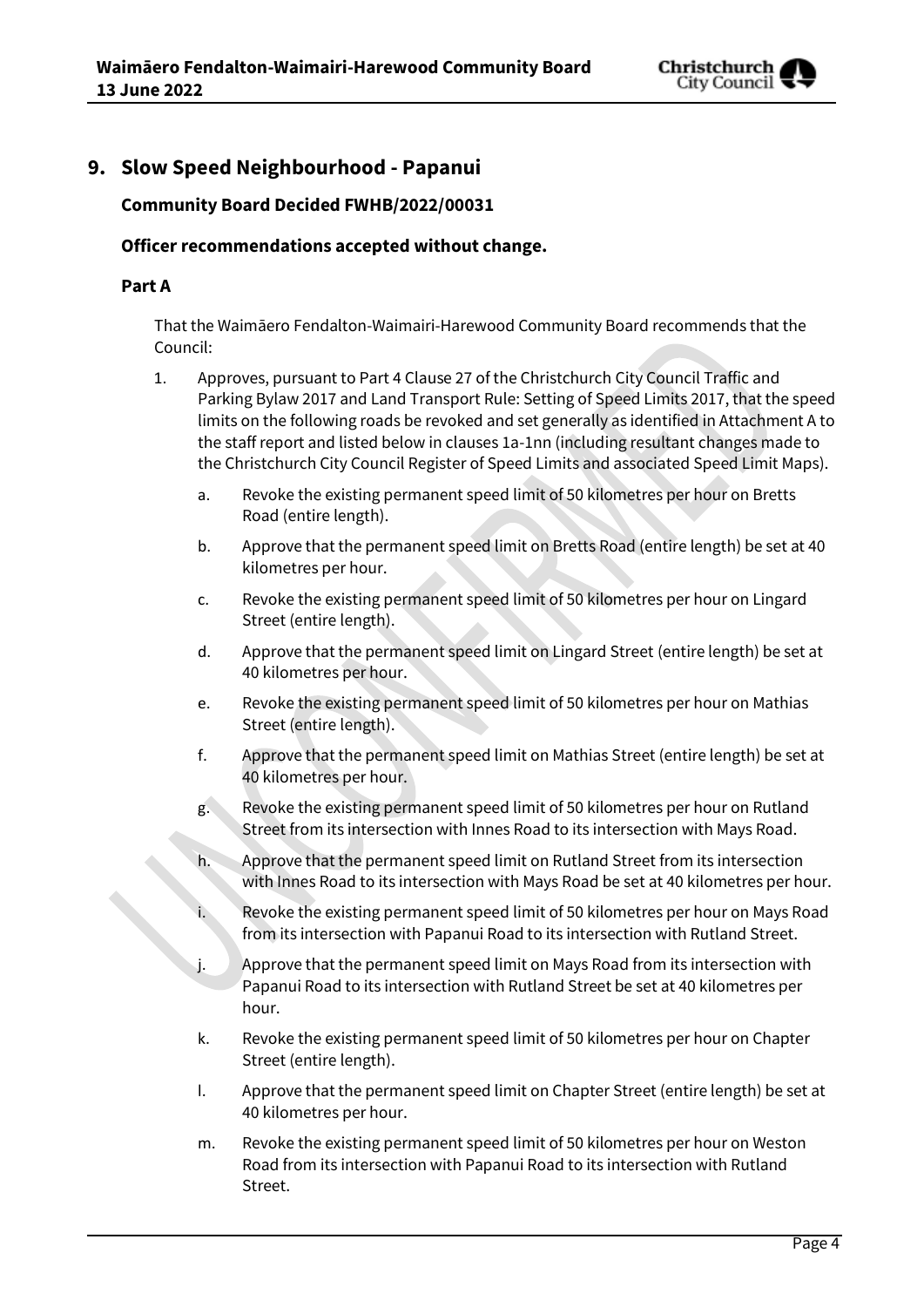

- n. Approve that the permanent speed limit on Weston Road from its intersection with Papanui Road to its intersection with Rutland Street be set at 40 kilometres per hour.
- o. Revoke the existing permanent speed limit of 50 kilometres per hour on Knowles Street from its intersection with Papanui Road to its intersection with Rutland Street.
- p. Approve that the permanent speed limit on Knowles Street from its intersection with Papanui Road to its intersection with Rutland Street be set at 40 kilometres per hour.
- 2. Approve that these resolutions take effect when the signage that evidence the restrictions described in the staff report are in place (or removed in the case of revocations).
- 3. Authorise staff to make any typographical changes or to correct minor errors or omissions in the above descriptions of the roads to which the speed limits apply (being changes that do not affect the materiality of the resolutions).

# Bridget Williams/David Cartwright **Carried Attachments**

A Officer Presentation

# **7. Proposed Road Names - 232 Styx Mill Road**

# **Board Comment**

The Board decided to adopt the developer's preferred name for Road 2, being Twin Meadows Drive.

# **Officer Recommendations / Ngā Tūtohu**

That the Waimāero Fendalton-Waimairi-Harewood Community Board:

- 1. Approves the following new road names for 232 Styx Mill Road (RMA/2021/3027):
	- a. Road 1 Meadow Stream Drive
	- b. Road 2 Sawmill Drive

# **Community Board Resolved FWHB/2022/00032**

# **Part C**

That the Waimāero Fendalton-Waimairi-Harewood Community Board:

- 1. Approves the following new road names for 232 Styx Mill Road (RMA/2021/3027):
	- a. Road 1 Meadow Stream Drive
	- b. Road 2 Twin Meadows Drive

James Gough/Aaron Keown **Carried**

Jason Middlemiss left the meeting at 5:30 p.m.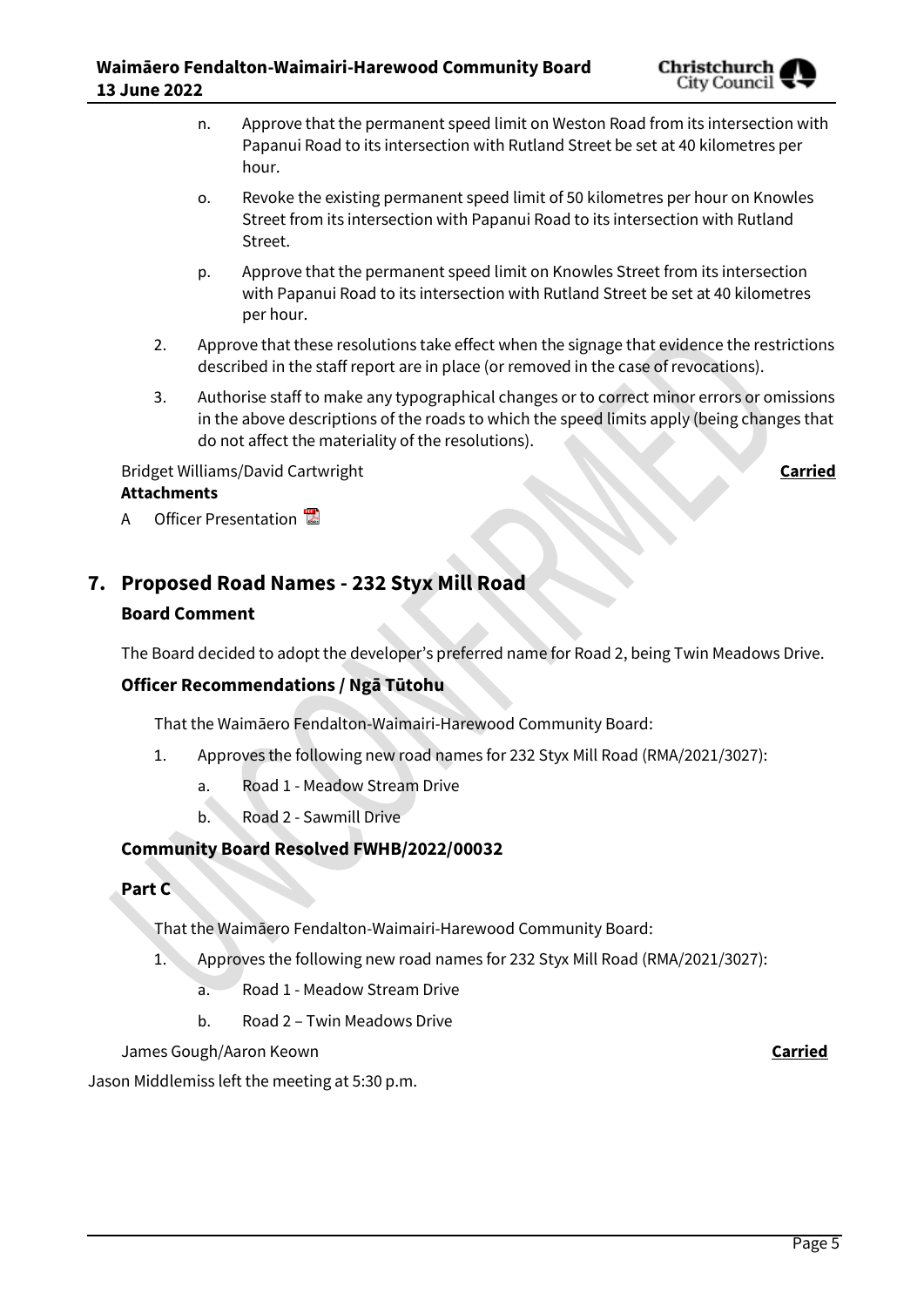

# **10. Fendalton-Waimairi-Harewood 2021-22 Discretionary Response Fund - Burnside Bowling Club**

**Community Board Resolved FWHB/2022/00033**

# **Officer recommendations accepted without change.**

# **Part C**

That the Waimāero Fendalton-Waimairi-Harewood Community Board:

Approves a grant of \$8,000 from its 2021-22 Discretionary Response Fund to the  $1.$ Burnside Bowling Club towards the installation of four sun umbrellas on the north side of the Orchard Bowling Green.

Sam MacDonald/Shirish Paranjape **Carried**

# **11. Application to the 2021-22 Fendalton-Waimairi-Harewood Youth Development Fund - Eva Marryatt Community Board Resolved FWHB/2022/00034**

# **Officer recommendations accepted without change.**

### **Part C**

That the Waimāero Fendalton-Waimairi-Harewood Community Board resolve to:

 $1.$ Approve a grant of \$500 from its 2021-22 Youth Development Fund to Eva Marryatt towards attending the Global Young Leaders Conference and associated events in Washington DC and New York City from 21 June 2022 to 3 July 2022.

Aaron Keown/David Cartwright **Carried**

# **12. Application to the 2021-22 Fendalton-Waimairi-Harewood Youth Development Fund - Hannah Shatford**

**Community Board Resolved FWHB/2022/00035**

# **Officer recommendations accepted without change.**

#### **Part C**

That the Waimāero Fendalton-Waimairi-Harewood Community Board resolve to:

 $1.$ Approve a grant of \$500 from its 2021-22 Youth Development Fund to Hannah Shatford towards competing at the 2022 FINA World Championships in Budapest from 18 June to 3 July 2022.

James Gough/David Cartwright **Carried**